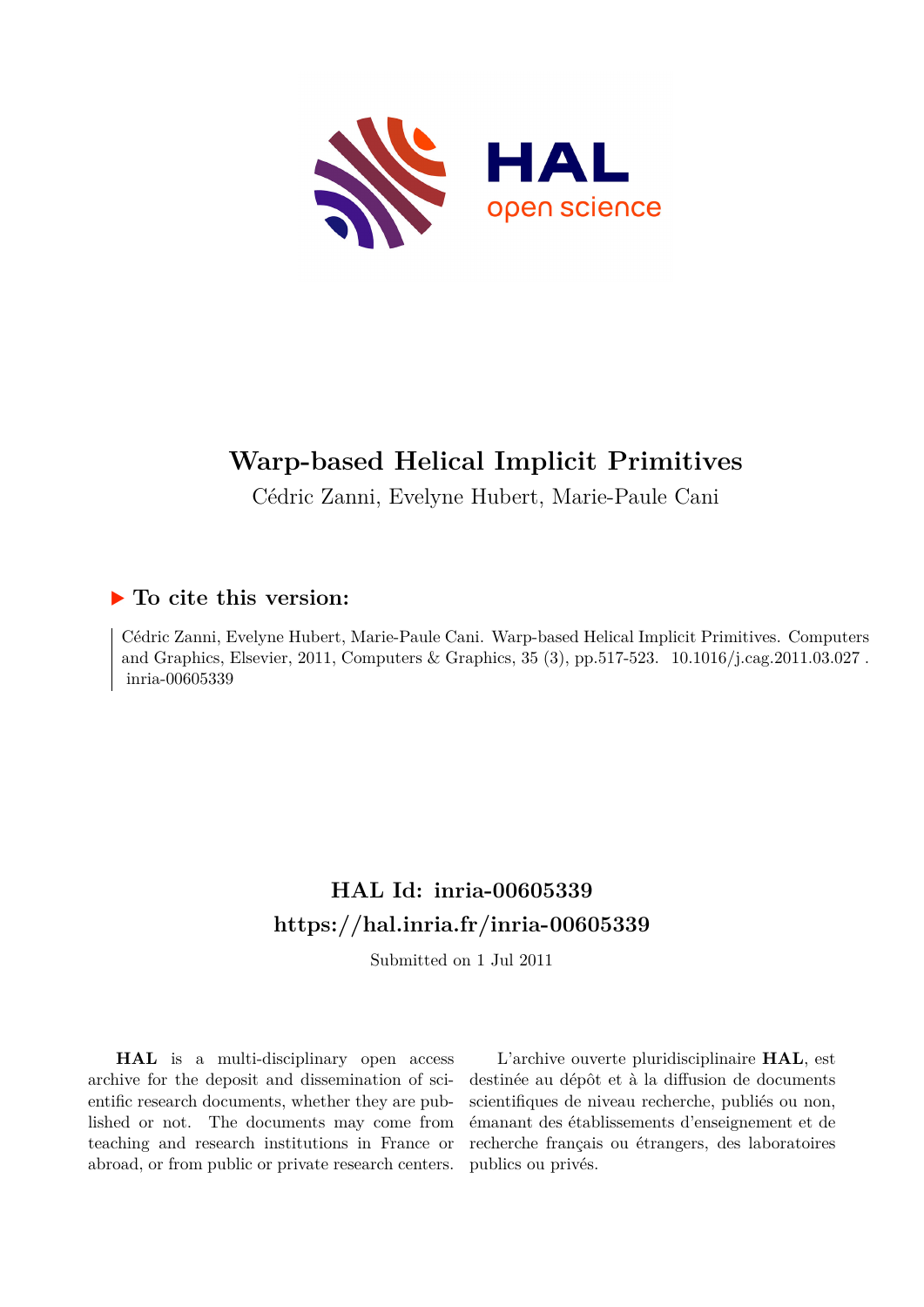# Warp-based Helical Implicit Primitives

C. Zanni<sup>1,2</sup>, E. Hubert<sup>3</sup>, M.-P. Cani<sup>1,2</sup>

<sup>1</sup>Laboratoire Jean-Kutzmann, University of Grenoble, France <sup>2</sup>INRIA Grenoble - Rhône-Alpes, France, <sup>3</sup>INRIA Sophia Antipolis - Méditérrannée, France

# Abstract

Implicit modeling with skeleton-based primitives has been limited up to now to planar skeletons elements, since no closed-form solution was found for convolution along more complex curves. We show that warping techniques can be adapted to efficiently generate convolution-like implicit primitives of varying radius along helices, a useful 3D skeleton found in a number of natural shapes. Depending on a single parameter of the helix, we warp it onto an arc of circle or onto a line segment. For those latter skeletons closed form convolutions are known for entire families of kernels. The new warps introduced preserve the circular shape of the normal cross section to the primitive.

Categories and Subject Descriptors (according to ACM CCS): Computer Graphics [I.3.5]: Computational Geometry and Object Modeling—

# 1. Introduction

Implicit surfaces, defined as  $f(x, y, z) = c$ , where *f* is a smooth function and *c* a given iso-value, provide an easy way to design organic-looking shapes. They can be used in a constructive modeling framework where smooth shapes are progressively blended into more complex ones by simply summing their field functions. Among them, *convolution surfaces* define *f* as the integral of a *kernel* function *K* along a *skeleton* S of lower dimension (a set of points, curves and surfaces). This skeleton, along which we can assign a fluctuating weight, provides an intuitive control of a shape with varying thickness. Thanks to the additivity of the integral operator, different partition of the skeleton leave the convolution function unchanged. Convolution surfaces thus naturally lend themselves to skeleton subdivision techniques for refinement. However, convolution surfaces require a closed form expressions of their field functions to achieve reasonable computing time. So far, this has been found for planar skeletons such as line segments, arcs of circle, quadratic curves or triangles. For this reason, 3D skeleton curves are typically approximated by a series of planar curve segments. Depending on the number of those planar primitives, either the computational efficiency or the visual quality of the shape is impaired.

In this paper we introduce for the first time an analytical implicit primitive around the simplest proper space curve, the circular helix; it has constant curvature and

*Preprint submitted to SMI 2011 March 17, 2011*



Figure 1: Implicit modeling of a squid. Each tentacle is made of two helical primitives.

constant torsion. It is a promising high level primitive for tessellating arbitrary 3D curves and can be used by itself for modeling realistically a wide range of organic shapes, from hair locks [BAC∗06] to natural branching structures such as trees or antlers, see Figures 1 and 16.

# *1.1. Related Work*

Convolution surfaces, defined as the level sets of a scalar field obtained by integrating a kernel function along a skeleton, were introduced to provide bulgefree implicit modeling over complex skeletal elements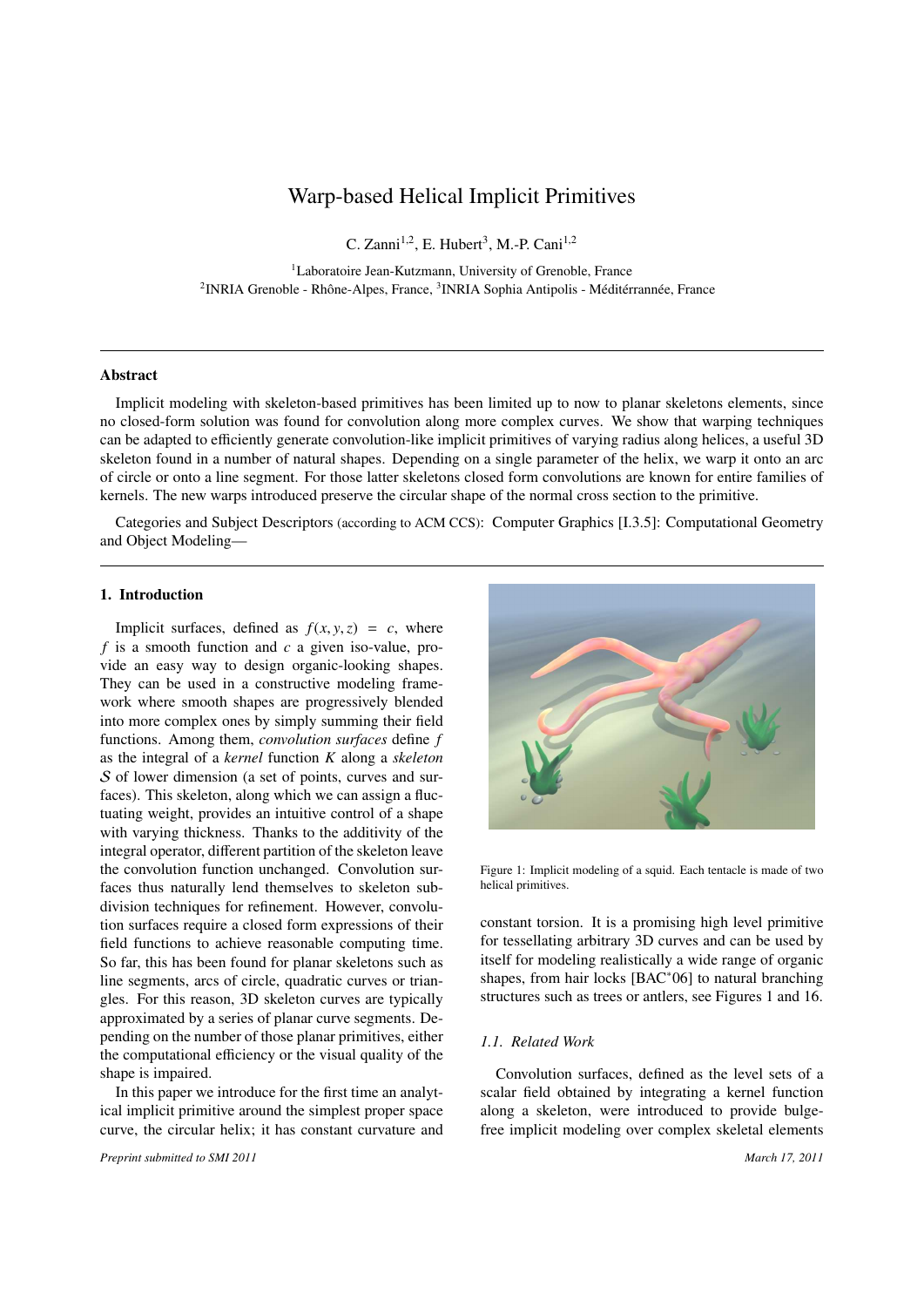such as graphs of branching curves [BS91]. The numerical evaluation used there for the parametric integrals involved left space for improvement. By introducing a different kernel function, so called *Cauchy kernel*, Mc Cormack and Sherstyuk [MS98] provided the first closed-form formulae for primitives based on line-segments, arcs of circle and triangles. The new profile of computational efficiency [She99] called for further investigation on the technique. Angelidis and Hornus [AC02, HAC03] introduced convolution surfaces of varying radius, using linear weight function along line-segments for *power-inverse* kernels of degree 2 and 3, together with a subdivision strategy. In addition to providing similar formulae for the Cauchy kernel, Jin [JT02b, JT02a] extended the method to polynomial weight up to degree 3 over all quadratic skeleton curves. Recently, a recurrence formula was introduced in [HC11] to obtain closed-form primitives along linesegments for power inverse and generalized Cauchy kernels of arbitrary order, with polynomial weight of any degree.

An alternative solution for getting complex analytical implicit primitives, first used in [WO97], is to warp simpler implicit primitives through a transformation such as Barr's bend, twist or taper [Bar84]. As we shall see, these transformations do not preserve the circular quality of the normal cross-section of the primitive (see Figure 10, first row), and thus cannot be applied as is for our purpose.

## *1.2. Overview*

Our work builds on the two approaches presented above: we introduce specific space warps to get artefactfree analytical implicit primitives along circular helices. The latter are based on closed-form convolution with varying radius over line segments or arcs of circles.

Our first contribution, described in Section 2, is the introduction of convolution primitives for arcs of circles with polynomial weights and families of infinite support kernel. A new piecewise defined warp then provides analytical expressions for helical implicit primitives.

Our second contribution, presented in Section 3, is the introduction of artefact-free space warps to generate helical primitives from line-segment ones.

We show in Section 4 that these two alternatives are complementary and provide methods for the whole range of helical skeletons. We additionally show that, for a lower computational cost, the shapes based on our helical primitives are visually more appealing than those obtained with a standard tessellation into line segments.

*Notations:* Without loss of generality we consider that the helical skeleton to be processed is given by:

$$
\begin{cases}\n x = R\cos(u) \\
 y = \epsilon R\sin(u) \\
 z = S \ u\n\end{cases}
$$
\n(1)

where  $\epsilon = \pm 1$  and  $u \in I \subset \mathbb{R}$ . *I* is the interval defining the part of the helix used as skeleton. The length of the latter is thus  $\sqrt{R^2 + S^2}$ [*I*]. The twis is defined as the ratio  $\frac{S}{R}$ ; we shall see that it dictates the warp to be used. When this ratio tends to 0 (respectively to  $\infty$ ) the helix tends to a circle (respectively to a line segment). Figure 2 gives some examples of the shape of the helix according to the twist. The thickness of the primitive is assumed to be smaller than the radius of curvature of the helix, as otherwise the warps run into singularities.



Figure 2: Shape of the helix for increasing value of  $\frac{S}{R}$ .

The Cartesian coordinates of a point *P* in 3D space are noted  $(x, y, z)$ . Its cylindrical coordinates are  $(r, \theta, z)$ where  $\theta$  is the planar angle with the *x*-*axis* (see Fig. 3(a)).



Figure 3: *(a) The z-axis helix studied with the virtual segment (green) and virtual circle (blue) we use for warping. (b) Principle of a warping for implicit primitive as used in [WO97].*

Our further derivations are applicable to common superset of Cauchy and power inverse kernels of arbitrary orders. Those laters are defined as:

$$
K(r) = \frac{1}{(1 + s r^2)^{i/2}}
$$
 and  $K(r) = \frac{1}{r^i}$ .

For a skeleton given by a parametrized curve  $\Gamma$  :  $[a, b] \rightarrow \mathbb{R}^3$  with a polynomial weight function g the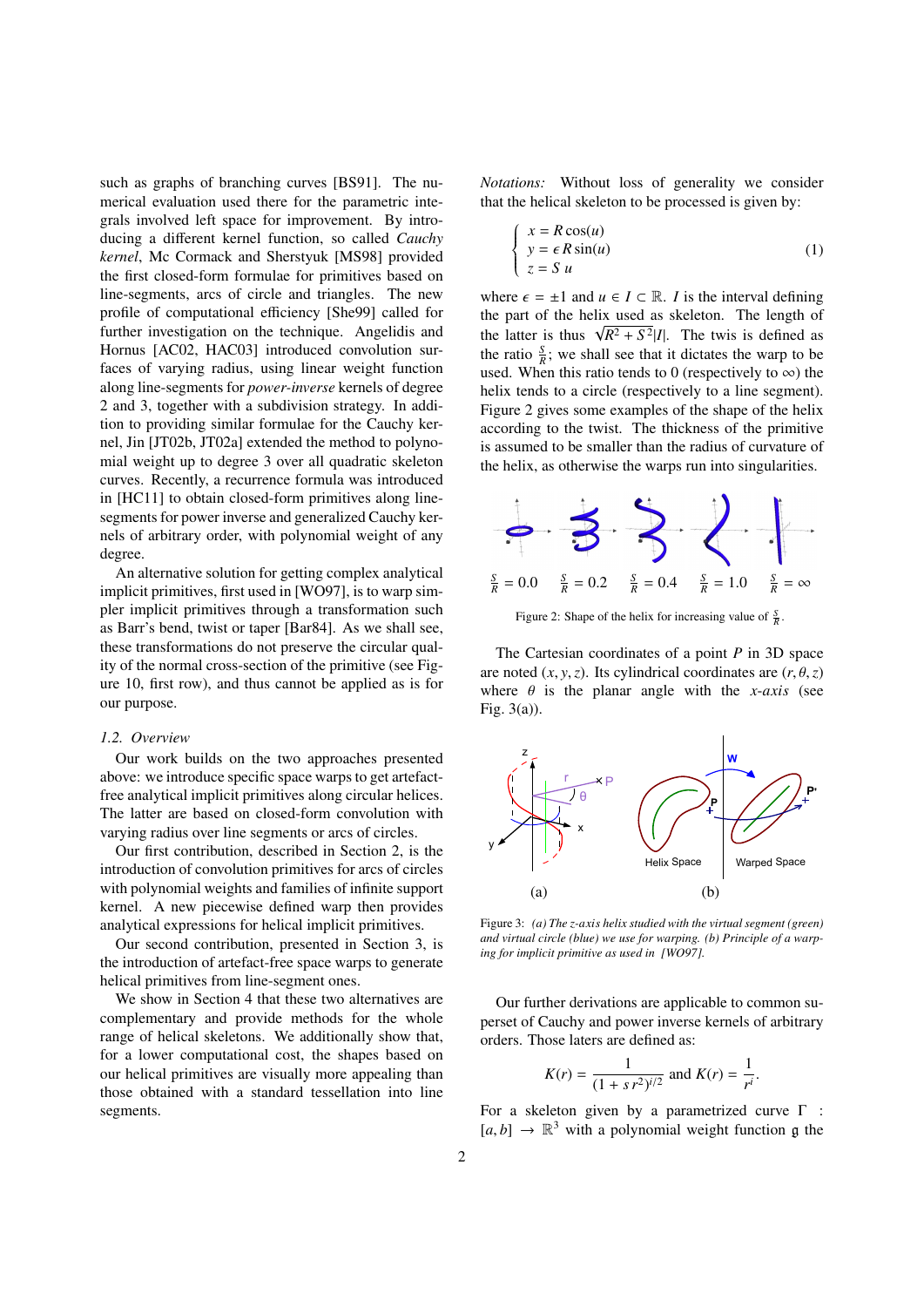associated convolution function is given by

$$
f(P) = \int_a^b \mathfrak{g}(t) K(d(\Gamma(t), P)) |\Gamma'(t)| dt.
$$

The warps we make use of are space transformation  $W : \mathbb{R}^3 \to \mathbb{R}^3$  that maps the circular helix to a simpler skeleton curve (see Fig. 3(b)). The helical primitive function  $\tilde{f}$  we look for is then defined from the simpler skeleton primitive *f* by:

$$
\tilde{f}(P) = f(W(P))
$$

## 2. From circle to helical primitives

In this section we first introduce closed form convolution primitives for arcs of circle with a polynomial weight, a case never solved so far. Our approach applies uniformly to both Cauchy and power inverse kernels of even order; we include as an example the closed form expression for a linear weight in the case of the classical (i.e. order 4) Cauchy kernel. We then present a warp that maps the helix onto a circle. This provides a first method for computing an analytical helical primitive.

## *2.1. Closed-form primitive for arcs of circles*

When it comes to integration, rational functions are the dependable class [Bro05]. The main ingredient in obtaining closed-form convolution primitives for arcs of circle is to introduce an appropriate rational parameterization.

We assume that the points *O*, *A* and *B* (see Fig. 4) are not aligned and such that  $|OA| = |OB| = r$ . They define a plane in space and two arcs of the same circle, one of angle  $\alpha$  the other of angle  $\pi + \alpha$ , where  $0 < \alpha < \pi$ is given by  $\alpha = \arccos\left(\frac{\overrightarrow{OA} \cdot \overrightarrow{OB}}{r^2}\right)$ . According to which of the two arcs we deal with  $T = \tan\left(\frac{\alpha}{4}\right)$  or  $T =$  $\tan\left(\frac{\pi+\alpha}{4}\right)$ .

Momentarily we consider the coordinate system  $(x, y, z)$ where the origin is the center of the circle, the *x*-axis is the bisector of the chosen angle defined by *O*, *A* and *B* and the (*x*, *y*) plane is the plane of the circle. A parametrization of the arc of circle is then given by

$$
\Gamma: \begin{bmatrix} -T, T \end{bmatrix} \longrightarrow \begin{bmatrix} \mathbb{R}^3 \\ t \end{bmatrix} \longrightarrow \begin{bmatrix} \frac{2t}{t^2+1}, r\frac{t^2-1}{t^2+1}, 0 \end{bmatrix}.
$$

When  $t \to \pm \infty$ ,  $\Gamma(t)$  tends to the point diametrically opposite to the mid-point of the arc. The other points of the circle are obtained for a parameter  $t \in \mathbb{R}$ . In terms of this parameter  $t$  the infinitesimal arc length is  $|\Gamma'(t)| = \frac{2r}{t^2+1}.$ 



Figure 4: Parameterization of the arc of circle

Consider a point  $P(x, y, z)$  in space. We have

$$
|P\Gamma(t)|^2 = \frac{\alpha t^2 - 2\beta t + \gamma}{t^2 + 1}
$$

where  $\alpha = x^2 + (y - r)^2 + z^2$ ,  $\beta = 2 r x$ ,  $\gamma = x^2 + (y + r)^2 + z^2$ . Note that

$$
\gamma + \alpha = 2(|OP|^2 + r^2),
$$
 (2)

$$
\alpha T^2 + 2\beta T + \gamma = (T^2 + 1)|AP|^2,
$$
 (3)

$$
\gamma T^2 - 2\beta T + \gamma = (T^2 + 1)|BP|^2, \tag{4}
$$

so that  $(\alpha, \beta, \gamma)$  is actually the solution of a linear system that depends on *T* and the squares of the distances of *P* to *O*, *A* and *B*. There is a unique solution provided that *A*, *O* and *B* are not aligned, i.e.  $T(T^2 - 1) \neq 0$ . An explicit expression for  $(\alpha, \beta, \gamma)$  is obtained by Cramer's rules.

Hence the convolution primitive for the arc of circle with weight  $g : [a, b] \rightarrow \mathbb{R}$  is given by:

$$
C_{OAB}(P) = 2 r \int_{-T}^{T} \mathfrak{g}(t) \, \frac{(t^2 + 1)^{\frac{i}{2} - 1}}{(a t^2 - 2 b t + c)^{\frac{i}{2}}} dt
$$

where  $a = 1 + s\alpha$ ,  $b = s\beta$ ,  $c = 1 + s\gamma$  for Cauchy kernels and  $a = \alpha$ ,  $b = \beta$ ,  $c = \gamma$  for power inverse kernels (of order *i*). Closed form expressions for the following integrals are given in [HC11].

$$
I_{k,i} = \int \frac{t^k}{(at^2 - 2bt + c)^{\frac{i}{2}}} dt
$$

as they appear in line-segment primitives. When using even order Cauchy or power inverse kernels those expressions also provide closed form primitives for arcs of circle with polynomial weight function g. It is just a matter of expanding the numerator. For odd order kernels, the closed form primitives call on elliptic functions.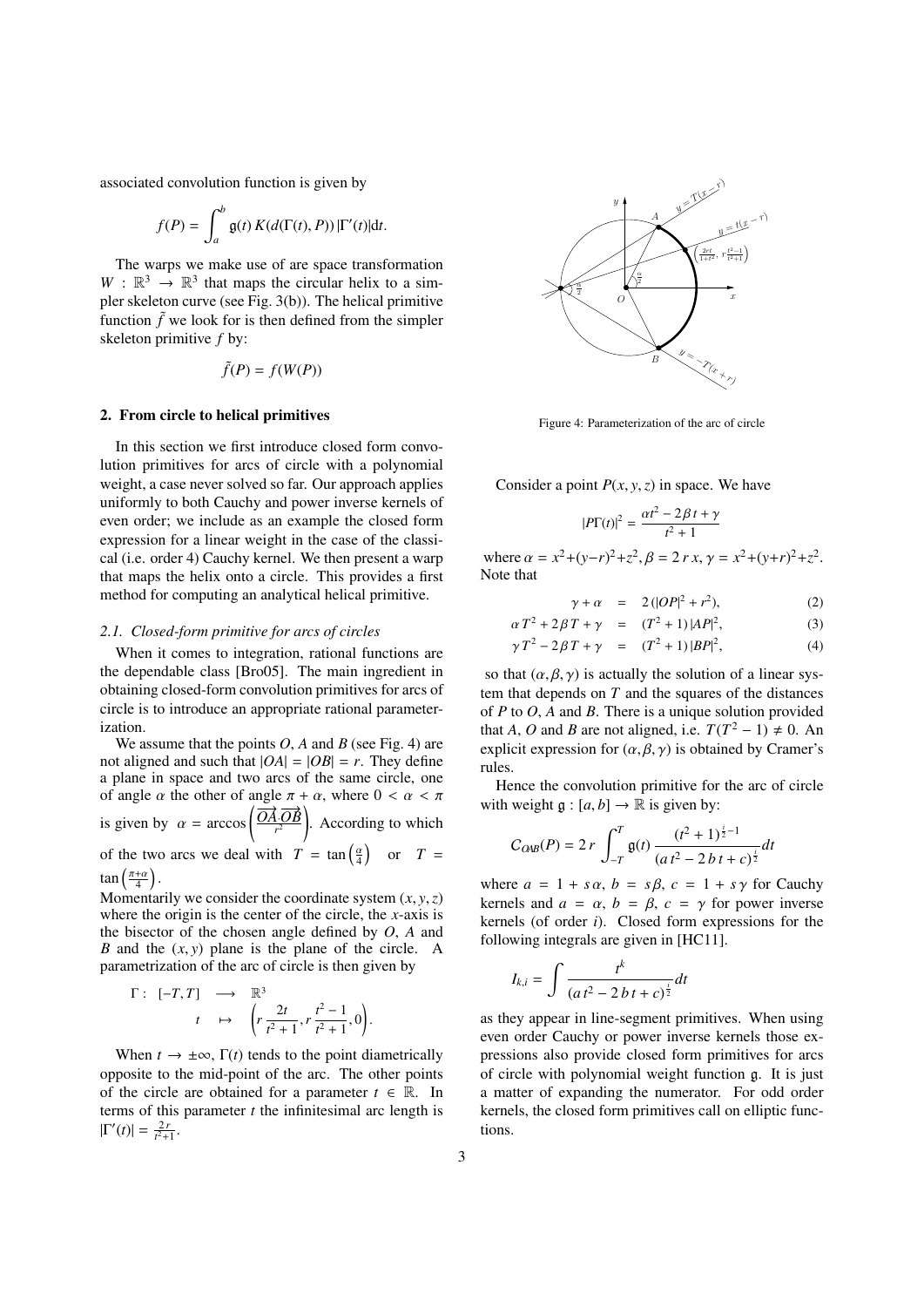

Figure 5: The level sets of the convolution primitive for an arc of circle for constant (right) and linear (left) weight.

Consider the particular case of an arc of circle with a linear weight defined by the two endpoints weights g*<sup>A</sup>* and  $g_B$ , that is:  $g(t) = u \, t + v$  where  $u = \frac{g_A - g_B}{2T}$ ,  $v = \frac{g_B + g_A}{2T}$ so  $C_{AOB}(P)$ . For the classical (order 4) Cauchy kernel the primitive is given by

$$
2r[u(I_{4,3}(a,b,c) + I_{4,1}(a,b,c) + v(I_{4,2}(a,b,c) + I_{4,0}(a,b,c))]_{-T}^{T}.
$$

The explicit expressions for  $I_{4,0}, \ldots, I_{4,3}$  are given in [HC11]. The left hand sides of Equations 2-4 arise as subexpressions and it is worth using those latter for a faster evaluation. Figure 5 illustrates the level sets of this primitive in the case where  $g_A = g_B$  and in the case where  $g_A \neq g_B$ .

# *2.2. Warp based extension to helical primitives*

A first way to generate an analytical, convolution-like field along a helical skeleton is to use a warping method, based on a piece-wise map of the helix onto arcs of a circle. More precisely, we use a translation along the *z*-*axis*, where the amount of translation depends on the  $\theta$  coordinate of the query point *P*:

$$
W(r, \theta, z) = \begin{cases} r \\ \theta \\ z - \tau(\theta) \end{cases} \text{ with } \tau(\theta) = \epsilon S \ \theta
$$

For  $\tau$  to be continuous, we use more than two arcs of circle for mapping a turn of the helix (using a different warp per arc of circle): this way, the warp is injective and *O*, *A*, *B* are not aligned (see Section 2.1). More precisely, we define a warp of an arc of helix using  $\tau(\theta) = \epsilon \cdot S \theta$  on  $\left[-\frac{3\pi}{4}, \frac{3\pi}{4}\right]$  which includes all the points of the helix arc. We use a cubic spline junction to have a continuous warp defined everywhere in space (see Fig. 6). Results are depicted on Figure 8.

#### *2.3. Handling of thick helical primitives*

The warp introduced in previous section is not well defined along the helix axis and bears no continuous extension. As we go across the axis, from  $\theta$  to  $\theta + \pi$ ,  $\tau$ takes a non zero step unless  $\theta = 0, \pm \pi$ . As a result the scalar field for the primitive is singular along the axis. Plotting its level sets in the vicinity of the axis is thus



Figure 6: Amount of translation along the *z*-*axis* according to the angle  $\theta$  in cylindrical coordinates

error prone. The situation is remedied by increasing the dimension of the problem: a fourth coordinate *t* is introduced. This latter is made to tend to  $\infty$  when *r* tends to 0 and equals 0 when  $r \geq R$ . The initial circle primitive used for the definition of a convolution surface depends on three parameters, which are the distances between a point in space and the points *O*, *A* and *B*. By introducing the parameter *t*, the circle used for the convolution is actually embedded in a 4 dimensional space. As shown in Figure 7, this allows us to remove the pinched area in the vicinity of the axis of the helix.



Figure 7: *Right: for a thicker volume around the helix, a pinched blend occurs in the vicinity of the axis if we use the warp of Section 2.2. Left: the lift of Section 2.3 erases this unwanted singularity.*

The improved warp allows us to generate implicit primitives for highly twisted helices. This is illustrated in Figure 8. For the top row we used a constant weight function on the circle. The helical primitive has then a constant radius as is expected. For the bottom row we used a linear weight function. That reflects in a varying radius along the helix that we can wish for.

The deformation introduced by the above circle based warp on the normal cross-section to the helix becomes noticeable as  $\frac{S}{R}$  increases, i.e. when the helix becomes closer to a line-segment. Typically, when  $\frac{S}{R}$  is greater than 0.6 the ratio between the incircle and excircle of the section becomes smaller than 0.8. We thus offer next a helical primitive using a warp onto a line-segment. Section 4 shows how to combine them to adequately span the full range of circular helices.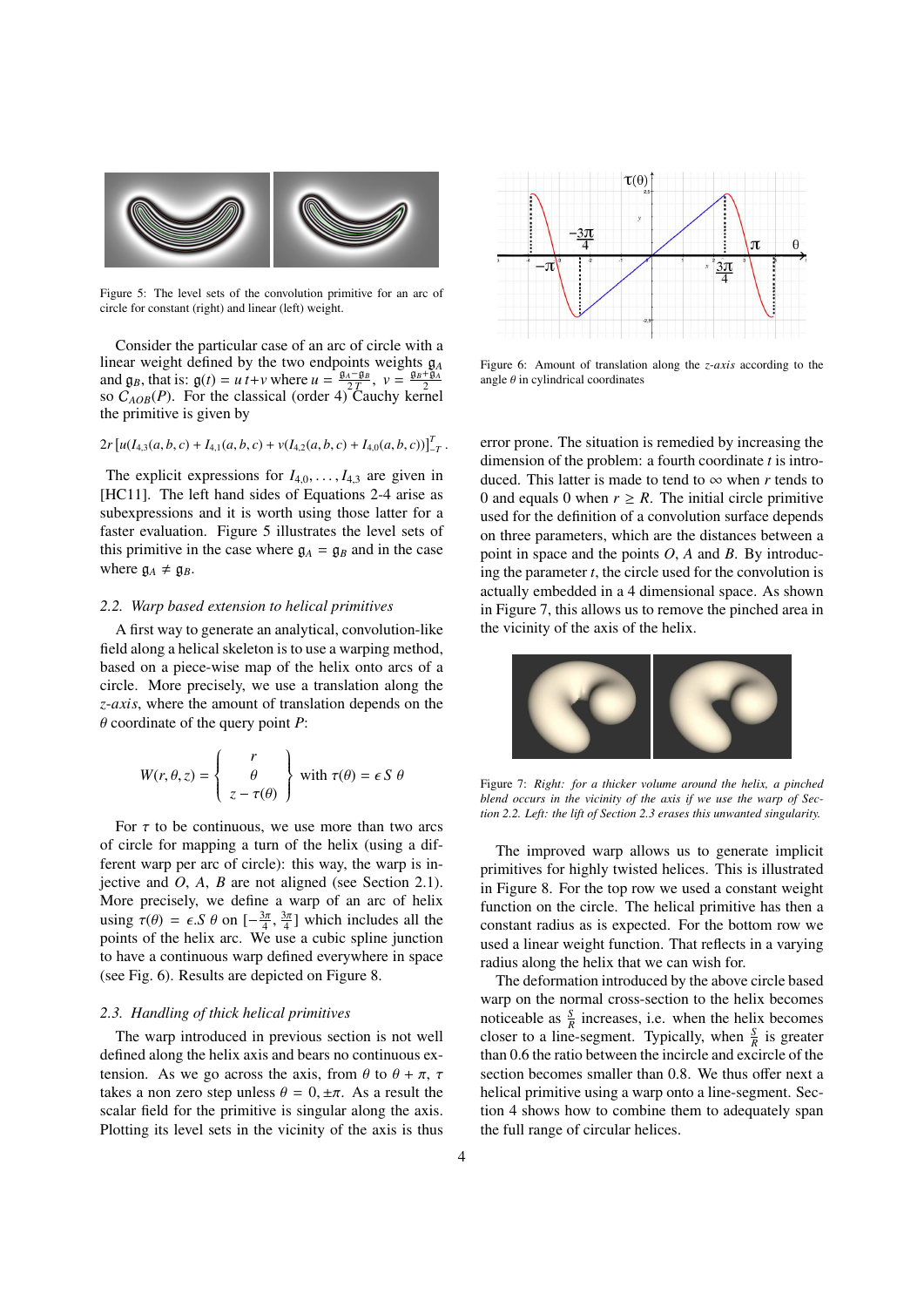

Figure 8: *Helical primitives based on warps to the circle. Top: constant weight. Bottom: varying weight.*

#### 3. Helical primitives by warping to a line segment

In this section we shall introduce warps of a helix to a line segment providing helical primitives of increasing quality. Our starting point is the inverse of Barr's twist, which was already used in [WO97] to create implicit primitives. We exhibit the imperfections of this warp for our purpose and offer new transformations to compose it with to obtain the desired results. Those new warps form an essential part of our contribution in this article.

As a convention for the rest of this section we use the line segment parallel to the axis of the helix and shown in green in Figure 3(a). In contrast to the method of previous section, any number of turns in the helix can be handled in a single warp.

#### *3.1. Naive twist-based warps*

Twisting back a helix of parameter *S* to a linesegment can be done by setting *v* to  $-\frac{\epsilon}{S}$  in the equation of a twist:

$$
twist(v, (x, y, z)) = \left\{\begin{array}{c} x\cos(v.z) - y\sin(v.z) \\ x\sin(v.z) + y\cos(v.z) \\ z \end{array}\right\}
$$

We therefore define our basic warp as:

$$
W_{twist}(x, y, z) = twist(-\frac{\epsilon}{S}, (x, y, z))
$$

As shown in the top row of Figure 10, the normal sections of the resulting primitives are not circular. To get some insight we consider a helix with  $R = 1$ ,  $\epsilon = 1$ and examine the linear part, *Wsimple*, of the map *Wtwist* around  $(1, 0, 0)$ :

$$
W_{simple}(x, y, z) = \left\{ \begin{array}{c} x \\ y - \frac{z}{S} \\ z \end{array} \right\}.
$$

The preimage of the vector  $(0, 0, 1)$  is the tangent vector to the helix at the point  $(1, 0, 0)$ , that is  $(0, 1/S, 1)$ . Figure 9(a) depicts a circular cylinder, the axis of which is given by this tangent vector, and its image under *Wsimple*. This latter is a cylinder with an elliptic section. Indeed the intersection of the left hand side cylinder with a plane  $z = c$  is an ellipse  $\mathcal E$  and the restriction of  $W_{simple}$ to that plane is a translation within this plane. Therefore the section of the image cylinder is the same ellipse  $\mathcal{E}$ . As explained on Figure 9(b) the ratio of the major and minor radius of this ellipse is:

$$
\frac{r_{min}}{r_{max}} = \sin(\alpha) = \frac{S}{\sqrt{R^2 + S^2}}
$$
(5)



Figure 9: *(a) Transformation Wsimple applied to an inclined cylinder, (b) Lateral view of that cylinder*

Scaling the warp along the *y*-*axis* will bring the horizontal section closer to a circle. The resulting transformation is:

$$
\tilde{W}(x, y, z) = \begin{cases}\n x \cos(\frac{\epsilon}{s} z) - y \sin(\frac{\epsilon}{s} z) \\
 \frac{S}{\sqrt{R^2 + S^2}} (x \sin(\frac{\epsilon}{s} z) + y \cos(\frac{\epsilon}{s} z)) \\
 z\n\end{cases}
$$

However, this transformation still does not work for highly twisted helices: our additional scaling component neglected the effect of the rotation (if we take again the analogy with an oblique cylinder, the latter should rotate along the helix). It is more appropriate to apply the scaling correction to the angle in the cylindrical coordinates:  $\bar{W}(r, \theta, z) = \left\{ r, \frac{s}{\sqrt{R^2 + S^2}} (\theta - \frac{\epsilon}{S} z), z \right\}$ . This is equivalent to applying a rotation around the helix axis after the twisting. The angle of rotation depends on the polar coordinate after twisting. However the rotation to be considered for a helix is a rotation around its center of curvature.

#### *3.2. Correctly handling the central part*

The warps we described so far gave us some insight on the corrections required to get a reasonably circular cross-section: a scaling should be applied after a rotation around the local center of curvature of the helix.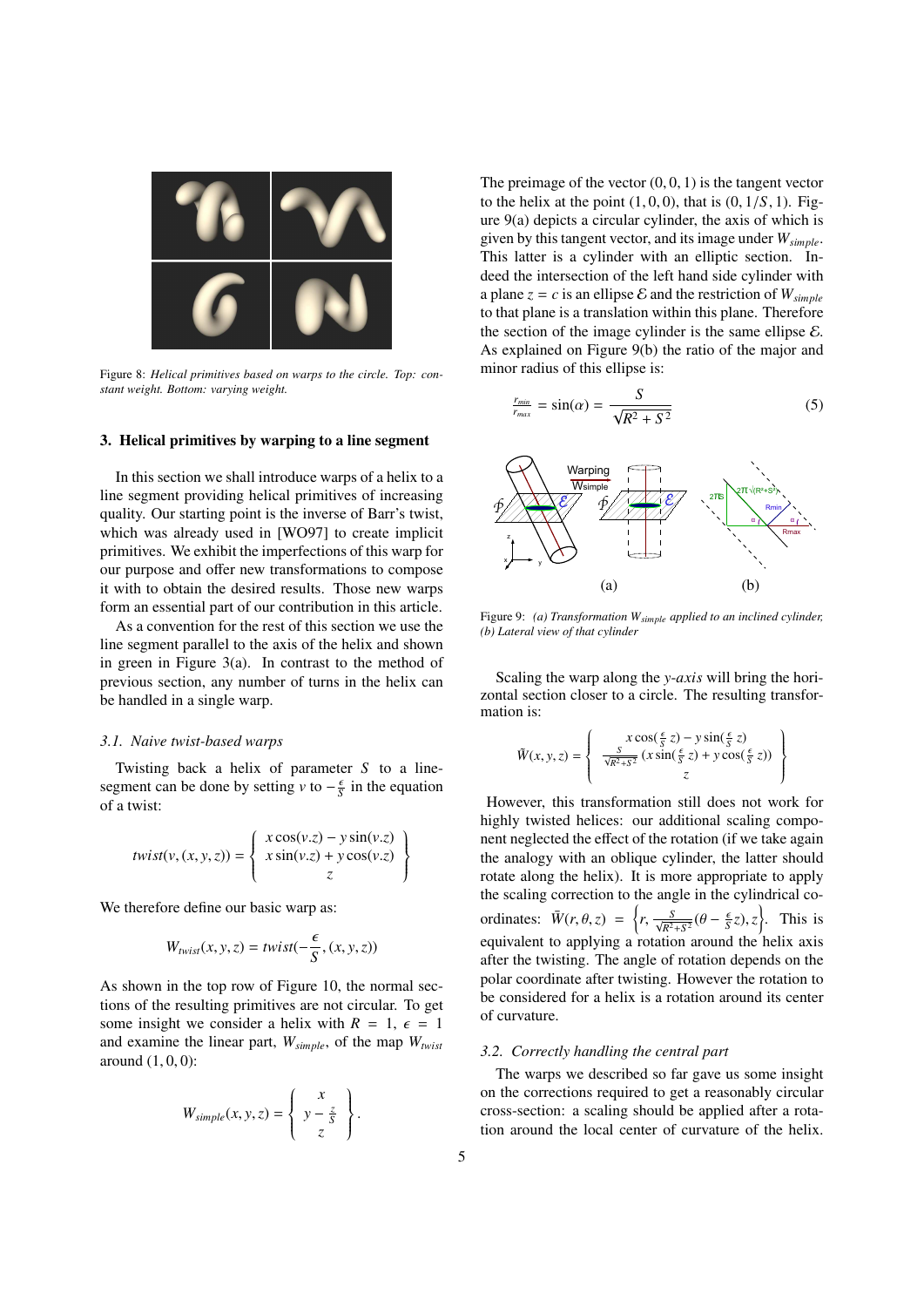

Figure 10: Comparison, for different values of  $\frac{S}{R}$ , between the classic twist (first row), the solution with the end point problem (second row) and our final solution (third row).

The center of curvature at a parameter *t* along the helix is given by:

$$
(-\frac{S^2}{R}\cos(t), -\frac{S^2}{R}\sin(t), S \ t).
$$

When the helix tends to a line segment the centers of curvature wander off to infinity whereas, when the helix tends to a circle, the centers of curvature are attracted toward the axis of the helix. The correction we define thus varies smoothly from the value of  $\tilde{W}$  to that of  $\bar{W}$ according to the amount of twist of the helix.

Our new transformation can be written as:

$$
W(x, y, z) = g(twist(-\frac{\epsilon}{S}, (x, y, z)))
$$

where

$$
g(x, y, z) = \begin{cases} x \cos(\mu \psi(x, y, z)) - y \sin(\mu \psi(x, y, z)) \\ x \sin(\mu \psi(x, y, z)) + y \cos(\mu \psi(x, y, z)) \\ \frac{\sqrt{R^2 + S^2}}{S} z \end{cases}, (6)
$$

$$
\mu = \frac{S}{\sqrt{R^2 + S^2}} - 1,
$$

and

$$
\psi(x, y, z) = \operatorname{atan2}(y, x + \frac{S^2}{R}).
$$

The restriction of *g* to a plane orthogonal at some point to the helix axis is a rotation around the center of curvature of the helix at this point. This is equivalent to multiplying the polar coordinates, with respect to the center of curvature, of the point by the ratio  $\frac{S}{\sqrt{R^2 + S^2}}$ (Equation 5). Another important feature is to ensure that the helical primitive has the same thickness as the associated line segment primitive. The length of the skeleton needs to be preserved to ensure this. As the last coordinate of *g* in Equation 6 discloses it, this is obtained by scaling along the *z*-*axis*.

The primitives obtained with this new warp are illustrated in the second row of Figure 10. To obtain a helical primitive with varying radius, we can simply assign a polynomial weight function on the line-segment skeleton the helix is warped onto and use the results of [HC11]. Results are shown in Figure 11.



Figure 11: *Helical primitives with varying radius.*

#### *3.3. Final solution for segment-based primitives*

Figure 10 provides a comparison between the results obtained with the original twist and those obtained with the presented new warp. A closer look at the leftmost image in the second row reveals an unwanted artefact toward the end points of the shape. This artefact furthermore prevents the seamless blends that are sought when the helix is part of a more complex skeleton.



Figure 12: *Idea justifying the correction of both ends of the primitive.*

The artefacts observed around the tips of the helical primitive can be explained through the linearized warp *Wsimple* already studied in Section 3.1. Figure 12 illustrates the cause of the problem at the end points and how to measure the unwanted deformation in order to introduce an appropriate correction. A translation along the *z*-*axis*, the norm of which depends linearly on *y* in the deformed space, is enough to correct the tips in this linearized version. As before, this correction is adapted to our main transformation through a translation that depends on the polar coordinate with respect to the center of curvature. This is given explicitly by:

$$
W_{correct}(x, y, z) = \tau(W(x, y, z))
$$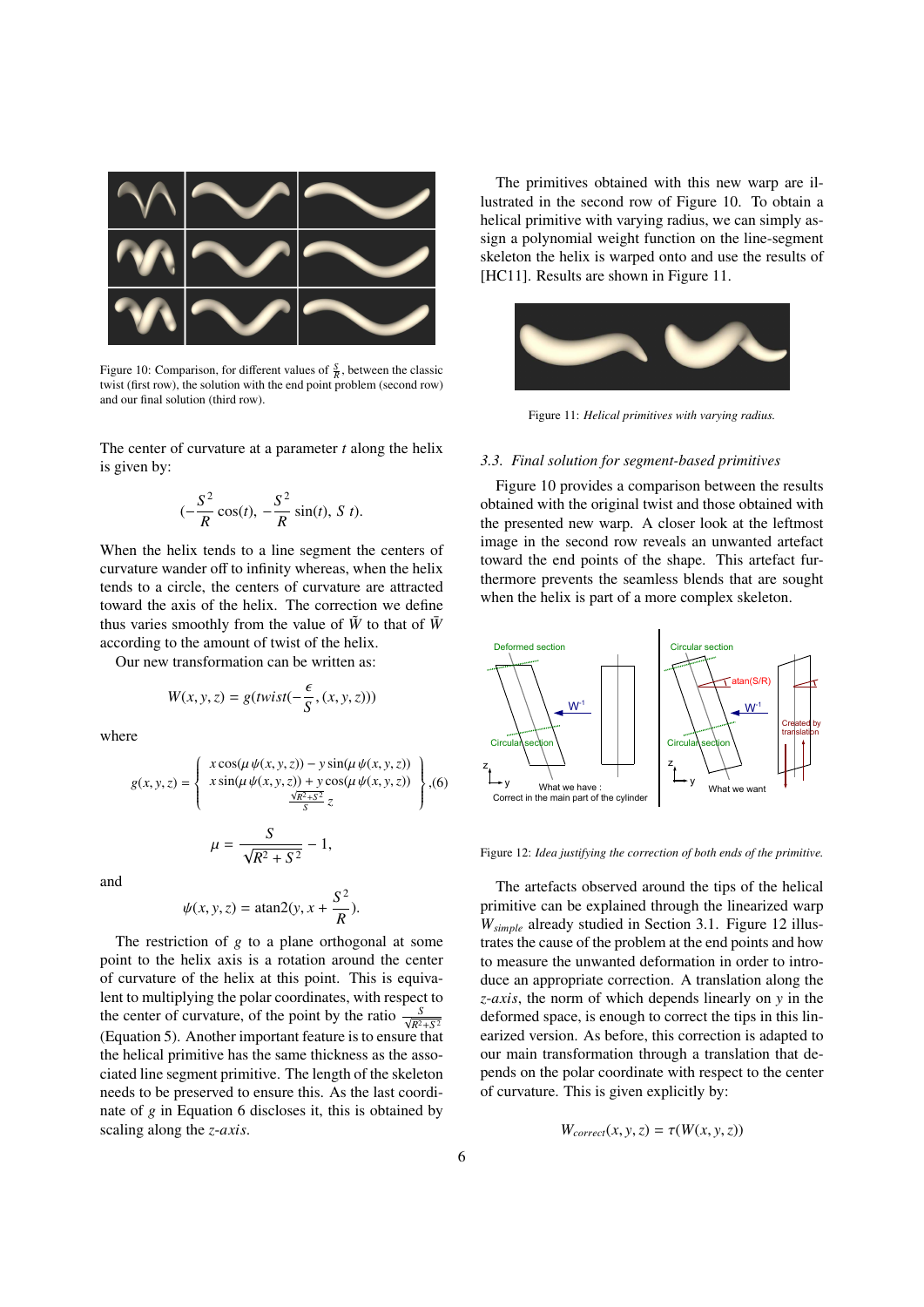where

$$
\tau(x, y, z) = \begin{cases}\nx \\
y \\
z - \epsilon \frac{R^2 + S^2}{S} \psi(x, y, z)\n\end{cases}
$$

The map  $\tau$  introduces a discontinuity of the field function when  $\psi = \pm \pi$ . The latter can be easily overcome through a linear or spline junction as was done for warps onto arcs of circles (Figure 6).

The improvement introduced by this last adjustment can be easily appreciated by comparing the second and third row in Figure 10.

#### 4. Evaluation and combination of our solutions

We presented two ways of obtaining a helical primitive by warping the helix either on arcs of a circle or onto a line segment. We lead an experimental evaluation of the results obtained through those two warps. On one hand, the warp to circle solution presented in Section 2 leads to good results when  $\frac{S}{R} \in [0, \approx 0.5]$  (see Figure 2) to have an idea of the shape of the helix). Beyond that the shape of the cross-section is noticeably deformed. We may think of improving the situation by introducing corrections as was done for line segments in Section 3. On the other hand, the solution based on warp to line segment developed in Section 3 gives good results for all kinds of helices, except when the helix becomes highly twisted: for a helix close to a circle, our solution still locally flattens the primitive around the end points of the helix. In our experiments, this is negligible until *S R* becomes lower than ≈ 0.35 (instead of ≈ 0.7 without the final correction for the tips). Thus, the whole range of helices can be handled nicely by at least one of the two methods we proposed, with good results.

# *Combination of the two methods*

Since the quality of the result depends on the same ratio  $\frac{S}{R}$ , automatically choosing the method to apply is very easy.

A first solution is to use a segment based primitive, which is computationally cheaper, when  $\frac{S}{R} > 0.4$ , a circle based primitive when  $\frac{S}{R}$  < 0.3 and an intermediate solution in-between. This intermediate solution is constructed by interpolation, for instance a cubic interpolation. In this first approach, the evaluation of the helical primitive when  $0.3 < \frac{S}{R} < 0.4$  requires both the evaluation of the circle based primitive and the line segment based primitive. A more efficient way to handle the transition zone of twisting, i.e. when  $0.3 < \frac{S}{R} < 0.4$ , is to work with a warp of a line segment for the middle part of the helix and only two warps onto arcs of circles for the tips of the shape. Then interpolation between the two different primitives occurs only within a limited range of the z coordinate (see figure 13).



Figure 13: Transition between the two kind of primitives in function of  $\frac{S}{R}$ 

Figure 14 emphasizes the quality of our global helical primitive in the context of a more complex skeleton. The helix is prolonged by a line segment with continuous tangency. The resulting shape remains smooth around the transition between the helical primitive and the line segment primitive.



Figure 14: Helical primitive prolonged by a segment primitive for different values of  $\frac{S}{R}$ 

## *Computational e*ffi*ciency*

|                                  | segment   | helical     | helical      |
|----------------------------------|-----------|-------------|--------------|
|                                  | primitive | from circle | from segment |
| Time for $2003$<br>field queries | 1.45s     | 2.63s       | 3.27s        |

Table 15: Computation time for a single primitive. CPU: 2.4 GHz Intel Core 2 Duo (only one core used).

Table 15 compares the timings for the evaluations of our two analytical helical primitives and of a linesegment primitive. This shows that when 3 segments or more are needed to approximate a helical skeleton, our new helical primitive is much more efficient. The fact that the warp-to-circle solution used for highly twisted helices requires two primitives per turn does not change